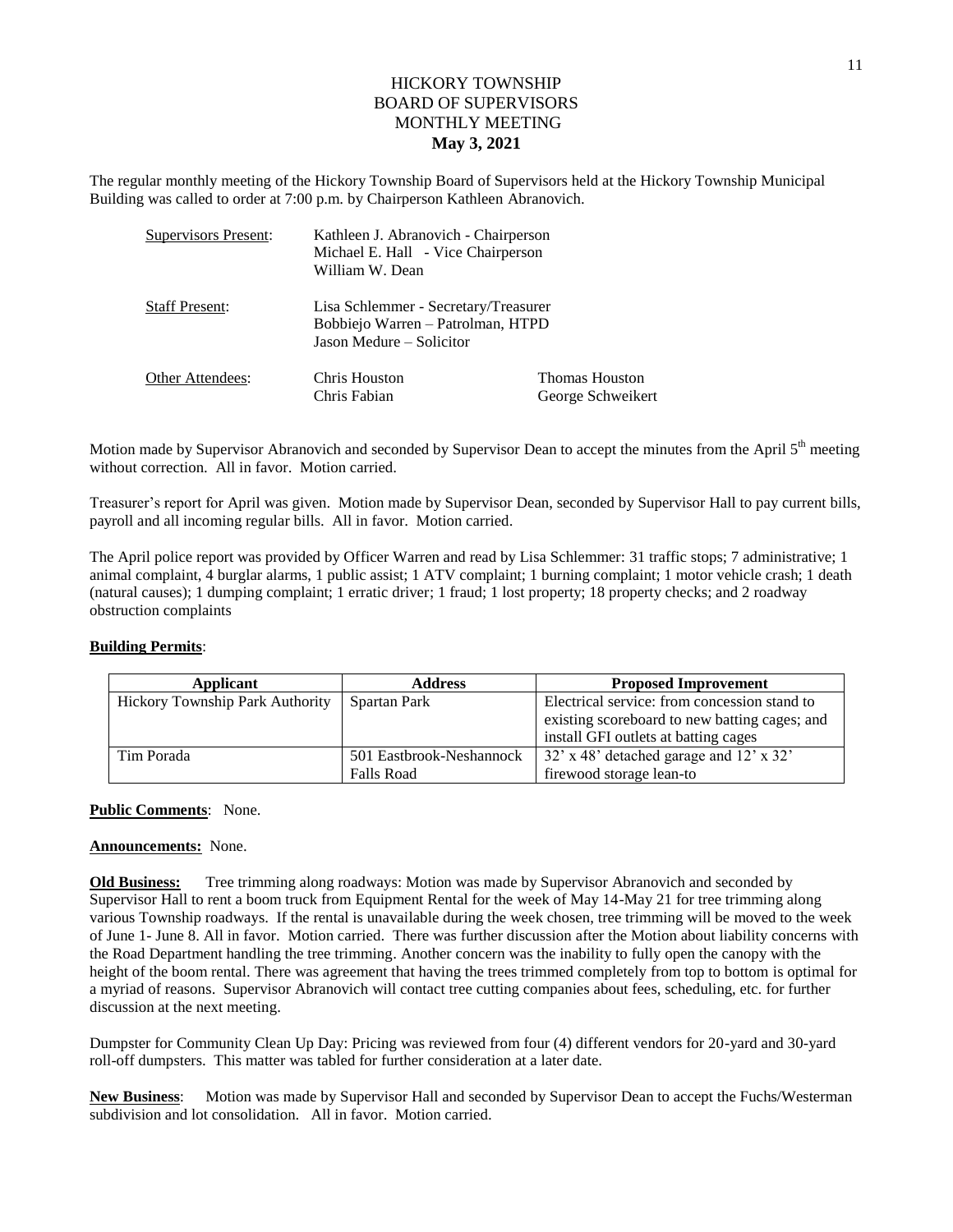Lawrence County Adult Probation is compiling a "Pre-Approved Local Community Service Location List" that will be provided to anyone seeking to fulfill community service hours. There was a brief discussion about the conditions of being a Pre-Approved Community Service Location and the oversight required. No action was taken.

The following sealed bids were received for the sale of the 2007 Ford F-550 dump truck with snow plow and salt spreader:

| <b>Bidder</b>           | Amount      |
|-------------------------|-------------|
| Forbes Excavating       | \$12,100.00 |
| Vitales Asphalt Sealing | \$2,900.00  |
| Gaudino Brothers        | \$2,515.00  |
| Joshua Bowden           | \$2,000.00  |

Motion to sell the truck to Forbes Excavating for \$12,100.00 was made by Supervisor Abranovich and seconded by Supervisor Hall. All in favor. Motion carried.

Motion to pass Resolution 2021-7 authorizing Supervisor Abranovich to sign PennDOT Reimbursement Agreement #R21110004 for NBIS Bridge Inspections was made by Supervisor Dean and seconded by Supervisor Abranovich. All in favor. Motion carried.

Motion to pass Motion to pass Resolution 2021-8 appointing either Supervisor Abranovich or Secretary/Treasurer Schlemmer as the authorized electronic signatory for the PennDOT ECMS system was made by Supervisor Dean and seconded by Supervisor Hall. All in favor. Motion carried.

Just before adjourning Chris Houston interjected stating that he wanted to bring up a few Township issues, which included the following:

- 1. He complained about the condition of the Dillow property on S.R. 108. The Zoning Officer and Supervisors advised that mitigation efforts with that resident have been ongoing for a year and remain pending.
- 2. He complained that the veterinarian practicing on Rodgers Road is having her clients park on the street which impedes traffic and creates a dangerous condition. They are also using the Church parking lot as an overflow. The Supervisors replied that the veterinarian was advised that she needs to provide proper parking for her clients in the past and that they will address the issue.
- 3. He has been picking up trash along various Township roads including large items such as televisions, tires, etc. He wanted to know if the Township has a dumpster to dispose of trash picked up on the roadways. The Township does not have a dumpster. The Supervisors stated that they too have been picking up entire bags of trash, couches, chairs, televisions, etc. along roadways. When it piles up, they order a large dumpster to get rid of it all at once. **Anyone wishing to report illegal dumping should call the police. Recent reports have resulted in arrests and citations.**
- 4. He made inquiry about rumored changes to the Burning Ordinance and his opinions relative thereto. Pursuant to the Second Class Township Code, when the Burning Ordinance changes are finalized, the Township will and notify the public of the proposed changes and advertise notice of a special meeting. Public questions or comments about the proposed changes will be addressed at the special meeting before the amended Burning Ordinance is adopted at regular meeting. Everyone in attendance agreed that the Burning Ordinance needs to be updated to address current and ongoing issues with violators.

A motion was made by Supervisor Dean, seconded by Supervisor Hall to adjourn the meeting at 7:52 P.M. All in favor. Motion carried.